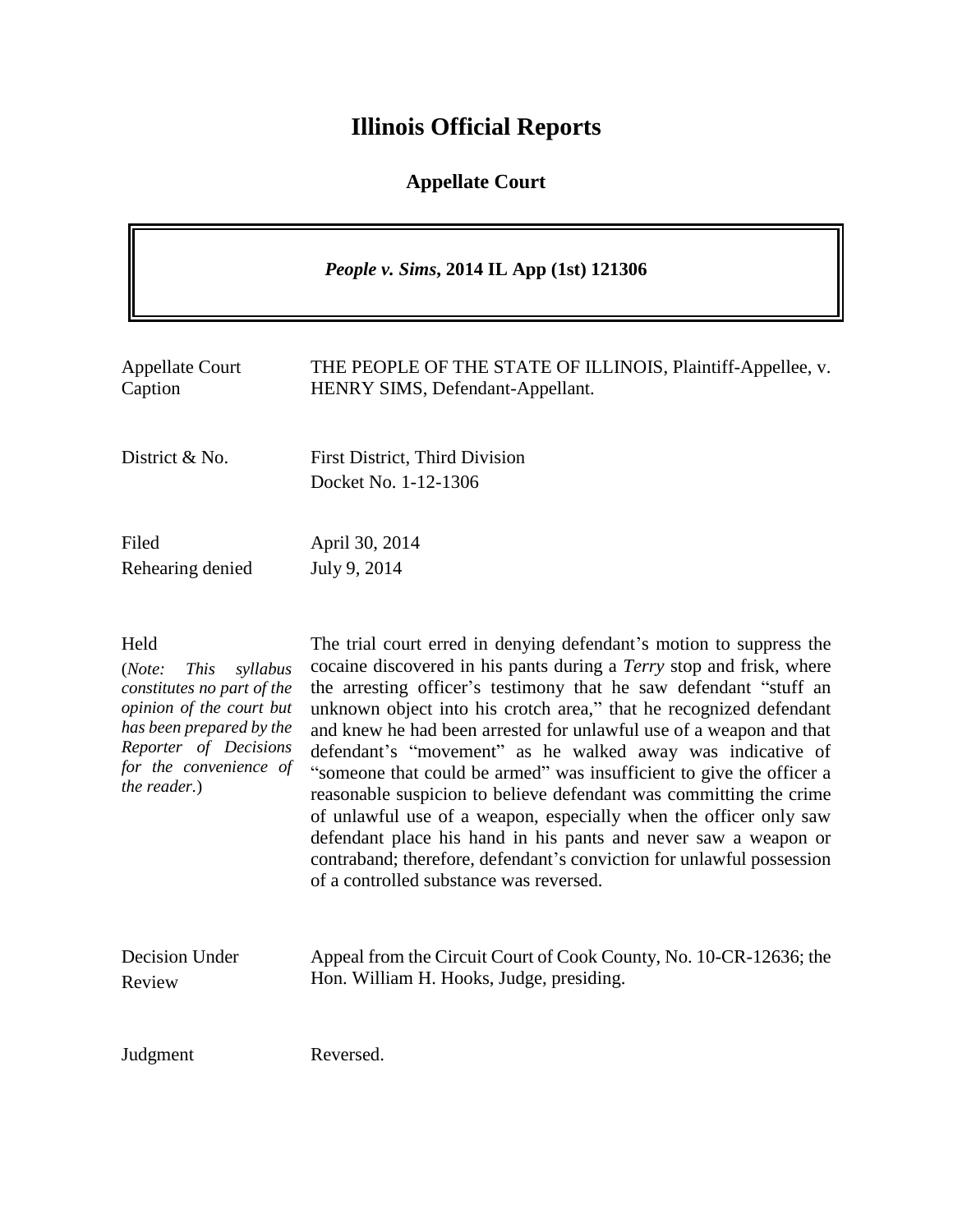| Counsel on<br>Appeal | Michael J. Pelletier and Patrick Morales-Doyle, both of State<br>Appellate Defender's Office, of Chicago, for appellant.                              |
|----------------------|-------------------------------------------------------------------------------------------------------------------------------------------------------|
|                      | Anita M. Alvarez, State's Attorney, of Chicago (Carlos Vera and<br>Michelle Katz, Assistant State's Attorneys, of counsel), for the<br>People.        |
| Panel                | PRESIDING JUSTICE HYMAN delivered the judgment of the court,<br>with opinion.<br>Justices Neville and Pucinski concurred in the judgment and opinion. |

#### **OPINION**

¶ 1 Defendant appeals the trial court's denial of his motion to suppress evidence that was seized during a *Terry* stop and frisk. *Terry v. Ohio*, 392 U.S. 1 (1968). He argues that the arresting officer did not have sufficient reasonable suspicion of criminal activity. While responding to an unrelated situation, a police officer saw defendant, sitting out in front of a building, "stuff an unknown object into his crotch area" and begin to walk away. The officer, who recognized defendant and knew he had an arrest for unlawful use of a weapon, stopped and searched defendant on the ground that his "movement" was indicative of "someone that could be armed." Although defendant turned out to be unarmed, the officer seized a plastic bag containing 25 smaller plastic bags of a substance that ultimately tested positive for cocaine.

¶ 2 After a bench trial, the trial court found defendant guilty of the possession of a controlled substance with the intent to deliver and sentenced him to six years' incarceration on his criminal record as a Class X offender. We reverse the conviction and sentence on the ground that the stop was not supported with sufficient reasonable suspicion that a crime had been, or was about to be, committed.

## ¶ 3 Background

¶ 4 The facts are largely undisputed. On June 14, 2010, Officer Robert Vahl, an 11-year veteran of the Chicago police department, was on a routine patrol in an unmarked police vehicle. Vahl saw two individuals, who are not parties to this appeal, engage in activity that he believed was "about to be a narcotics transaction." Vahl did not see defendant Henry Sims with either individual at any time. Vahl and his partner stopped to investigate. Vahl followed one suspect through a gangway and his partner followed the other in a different direction. As Vahl, who wore civilian clothing with a vest and star around his neck, left the gangway, he saw Sims sitting in front of what appeared to be an abandoned building. Vahl saw Sims "stuff an unknown object into his crotch area" and begin to walk away. Vahl, recognizing Sims and recalling that he had been arrested for unlawful use of a weapon, stopped Sims, walked with him a few feet down the gangway, and conducted a brief search. According to Vahl, he conducted the search because Sims's "movement was consistent with someone that could be armed," but admitted that it is not illegal for Sims to stuff his hand down his pants. Vahl began his search by placing his open hand on Sims's crotch, where he felt what he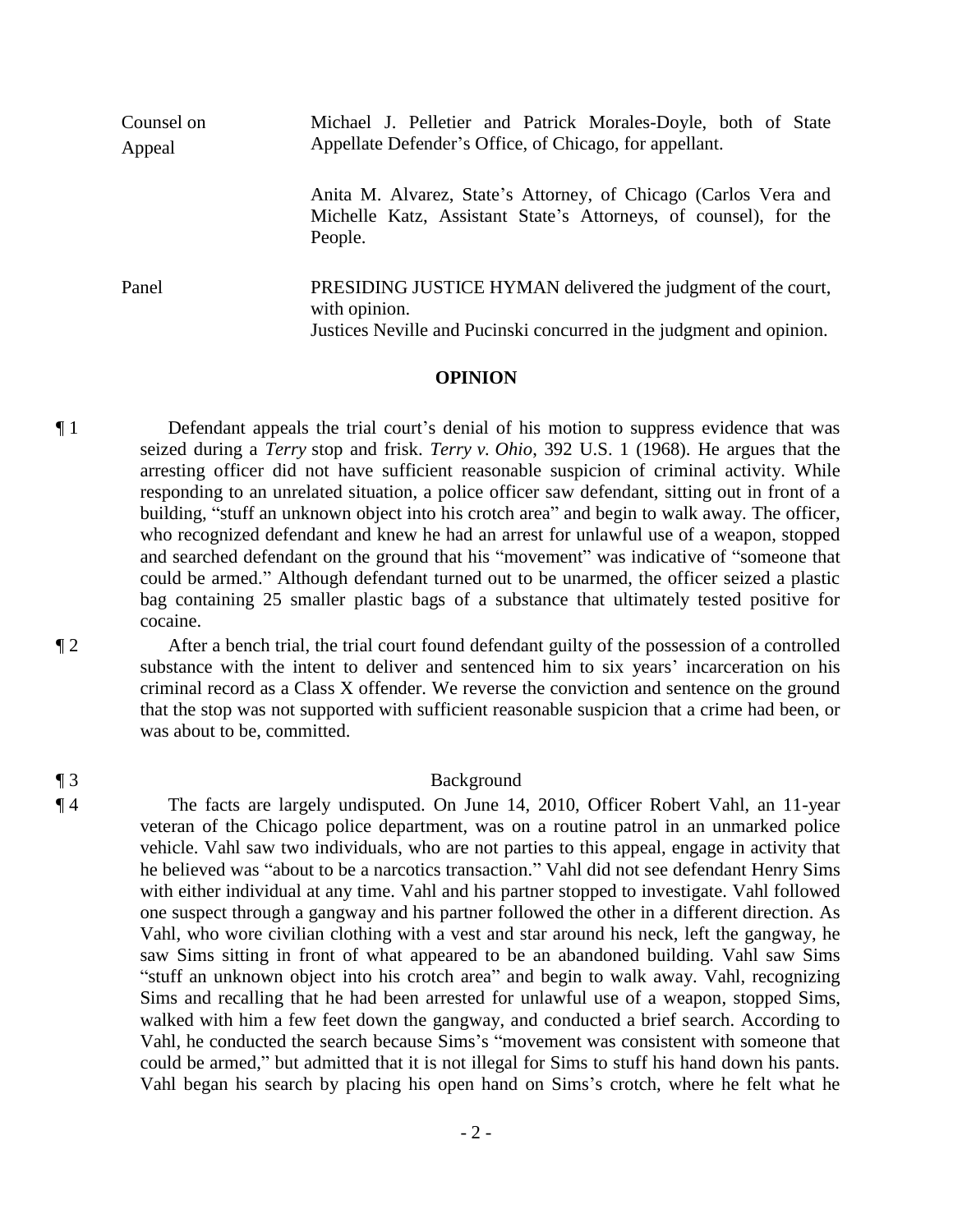immediately recognized as suspected narcotics. Testing revealed that the recovered material consisted of 25 individual items, 16 of which were tested, and found to contain in excess of 5 grams of cocaine.

¶ 5 Sims filed a pretrial motion to suppress the evidence, which the trial court denied. The only witness at the hearing on the motion to suppress was Officer Vahl. At trial, Vahl offered testimony consistent with his testimony at the hearing. The parties stipulated to the chain of custody, weight, and composition of the recovered substance. The trial court found Sims guilty of possession of a controlled substance with intent to deliver and sentenced him to six years' incarceration.

¶ 6 Sims contends that the trial court erred when it denied his motion to suppress the evidence because Officer Vahl's actions were not supported by the reasonable suspicion required for a *Terry* stop.

### ¶ 7 Analysis

¶ 8 The fourth amendment to the United States Constitution (U.S. Const., amend. IV), which applies to the states through the fourteenth amendment (U.S. Const., amend. XIV), and article I, section 6 of the Illinois Constitution (Ill. Const. 1970, art. I, § 6), protects against unreasonable searches and seizures. Generally, this protection requires a warrant supported by probable cause. See *People v. Cummings*, 2014 IL 115769, ¶ 14. But, the United States Supreme Court has recognized exceptions to the warrant requirement, including an investigative stop supported by reasonable suspicion that a crime has been, or is about to be, committed, commonly known as a *Terry* stop. *Id.* ¶ 15 (citing *Terry*, 392 U.S. at 21-22); see also 725 ILCS 5/107-14 (West 2010).

¶ 9 To constitute reasonable suspicion, the evidence need not rise to the level of probable cause, and it is not necessary that the police officer witness a crime; however, a hunch is insufficient. *People v. Daniel*, 2013 IL App (1st) 111876, ¶ 33. Reasonable suspicion is based on an *objective* standard with the facts viewed from the perspective of a reasonable officer at the time of the stop. *People v. Sanders*, 2013 IL App (1st) 102696, ¶ 14. A police officer must be able to point to specific articulable facts which justify the intrusion on the suspect's liberty (*id*.), "<sup>2</sup> such as when the officer observes unusual conduct which leads him reasonably to conclude in light of his experience that criminal activity may be afoot'" (*People v. Jackson*, 2012 IL App (1st) 103300, ¶ 17 (quoting *People v. Ertl*, 292 Ill. App. 3d 863, 868-69 (1997))). "In sum, '[r]easonable suspicion is a less exacting standard than probable cause.' " *Daniel*, 2013 IL App (1st) 111876, ¶ 33 (quoting *People v. Ward*, 371 Ill. App. 3d 382, 412 (2007)). The decision to make an investigatory stop is based on the totality of the circumstances. *Sanders*, 2013 IL App (1st) 102696, ¶ 14*.*

- ¶ 10 A *Terry* stop and frisk entails a two-part analysis. First, a reviewing court must determine whether a police officer had reasonable suspicion to justify the temporary detention of a suspect. *Jackson*, 2012 IL App (1st) 103300, ¶ 19. A frisk, however, is justified only when the officer can further articulate a reasonable belief that the suspect was armed and dangerous. *Id.*
- ¶ 11 Our review of a trial court's ruling employs a two-part standard of review. *Cummings*, 2014 IL 115769, ¶ 13 (citing *People v. Luedemann*, 222 Ill. 2d 530, 542 (2006)). The trial court's findings of fact are given deference and will be reversed only if they are against the

- 3 -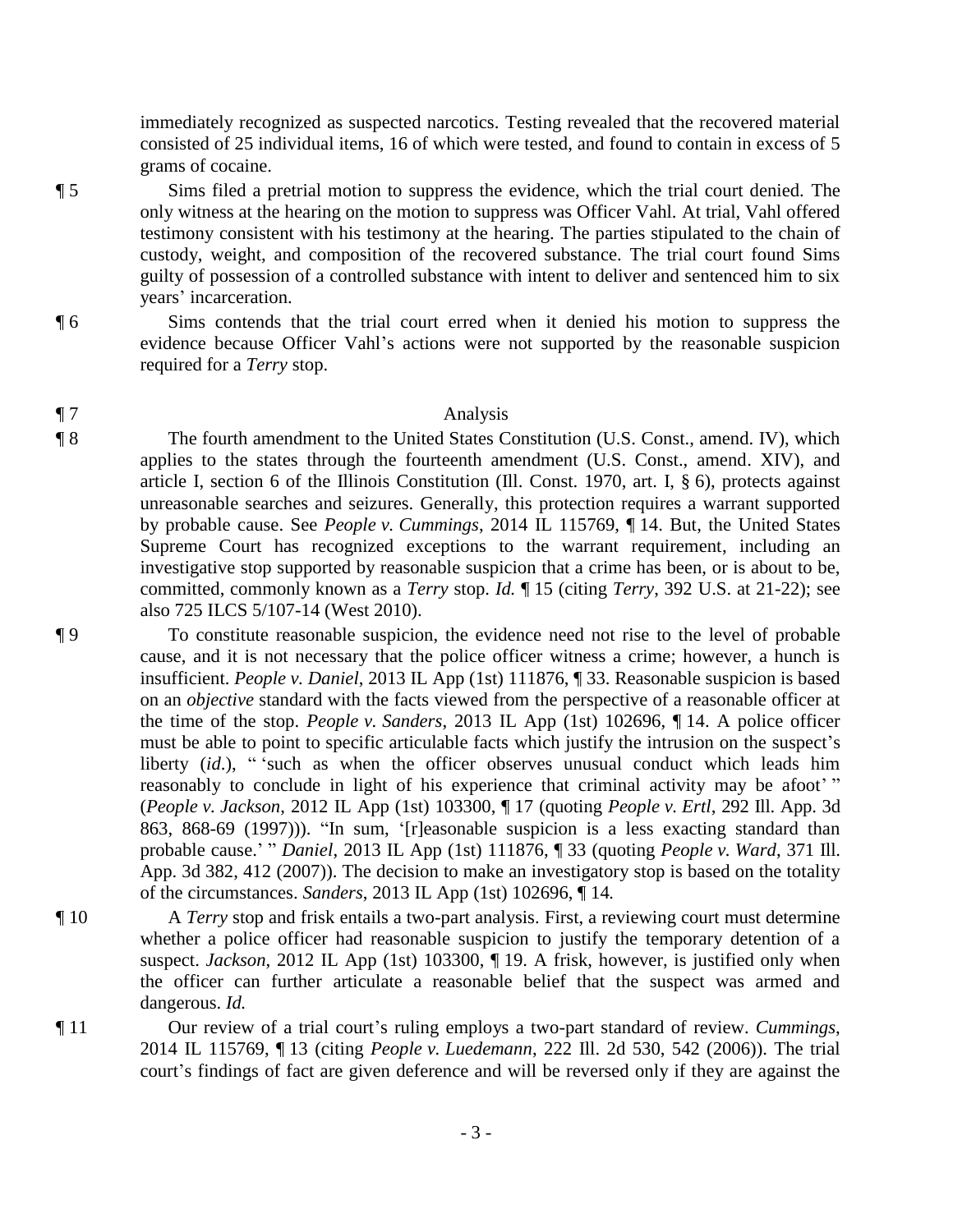manifest weight of the evidence. *Id.* On the other hand, the trial court's application of the law to the established historical facts is given no deference, and our review is *de novo*. *Id.* Each case turns on its own facts. *Terry*, 392 U.S. at 30. Nevertheless, "that does not mean that a court is free simply to ignore an entire body of relevant case law and the principles and guidelines articulated therein." *Luedemann*, 222 Ill. 2d at 552.

¶ 12 The facts are few and largely undisputed. Officer Vahl encountered Sims while he was investigating a suspected narcotics transaction, but he did not, before the encounter, see Sims engage in any illegal activity. When Vahl saw Sims put an object into the front of his pants, Vahl believed Sims's actions were consistent with secreting a weapon. Vahl knew that Sims had been arrested for a weapons violation but did not know the outcome of the arrest. As Sims began to walk away, Vahl stopped him, escorted him down the gangway, and conducted a pat-down that revealed suspected narcotics.

¶ 13 We find the combination of these facts insufficient to give Vahl a reasonable suspicion that Sims was committing the crime of unlawful use of a weapon. Vahl never testified that he saw a weapon, or any other contraband. He only saw Sims place his hand in his pants.

¶ 14 The cases on which Sims relies are instructive. In *People v. F.J.*, 315 Ill. App. 3d 1053 (2000), the juvenile respondent was arrested and charged with unlawful possession of a weapon after a frisk revealed a handgun in his pocket. The police officer who conducted the search testified that he was on patrol following the report of a gang disturbance in a high-crime area. The respondent was seen standing at the entrance to an alley. The officer decided to conduct a field interview. As he was getting out of his car, the officer saw the respondent put an unknown object in his pocket. Because the officer did not know what the object was, he conducted a pat-down search and recovered the handgun. The trial court denied the respondent's motion to suppress evidence and found the respondent delinquent. On appeal, this court reversed, holding the police officer lacked a reasonable suspicion of criminal activity that would justify a *Terry* stop. *Id.* at 1059. This court observed "the fact that someone puts something in his or her pocket does not justify the inference that the person is involved in criminal activity." *Id.* at 1058.

- ¶ 15 Sims's action in placing an object in the front of his pants and Vahl's recognition of Sims and knowledge of a prior arrest might create in the mind of a reasonable officer a "gut feeling" that something might be afoot. But, reasonable suspicion requires more than a hunch or assumption that the suspect is up to no good; it requires articulable facts which support the inference that a crime has been, or is about to be, committed. *Sanders*, 2013 IL App (1st) 102696, ¶ 14. Hunches or assumptions by nature speak in possibilities, not reason or objective truths. Even Vahl admitted on cross-examination that, although suspicious, it is not a crime to place an object in one's pants. And, all Vahl saw was Sims put something that he could not identify in the crotch area of his pants and walk away from him.
- ¶ 16 Sims's reliance on *People v. Fox*, 203 Ill. App. 3d 742 (1990), is squarely on point. In *Fox*, the defendant was riding a motorcycle, when he was stopped for speeding. The officer wrote him a citation. While he was writing the citation, the officer noticed the defendant tugging at a vest he was wearing. As the defendant rode away, the officer noticed a small bulge that made him curious even though it did not appear large enough to be a weapon. When the officer saw defendant reach back to that spot and make a motion that suggested to the officer that the defendant was adjusting a weapon to make it less visible, the officer stopped the defendant a second time. The defendant testified to the contrary, that he adjusted